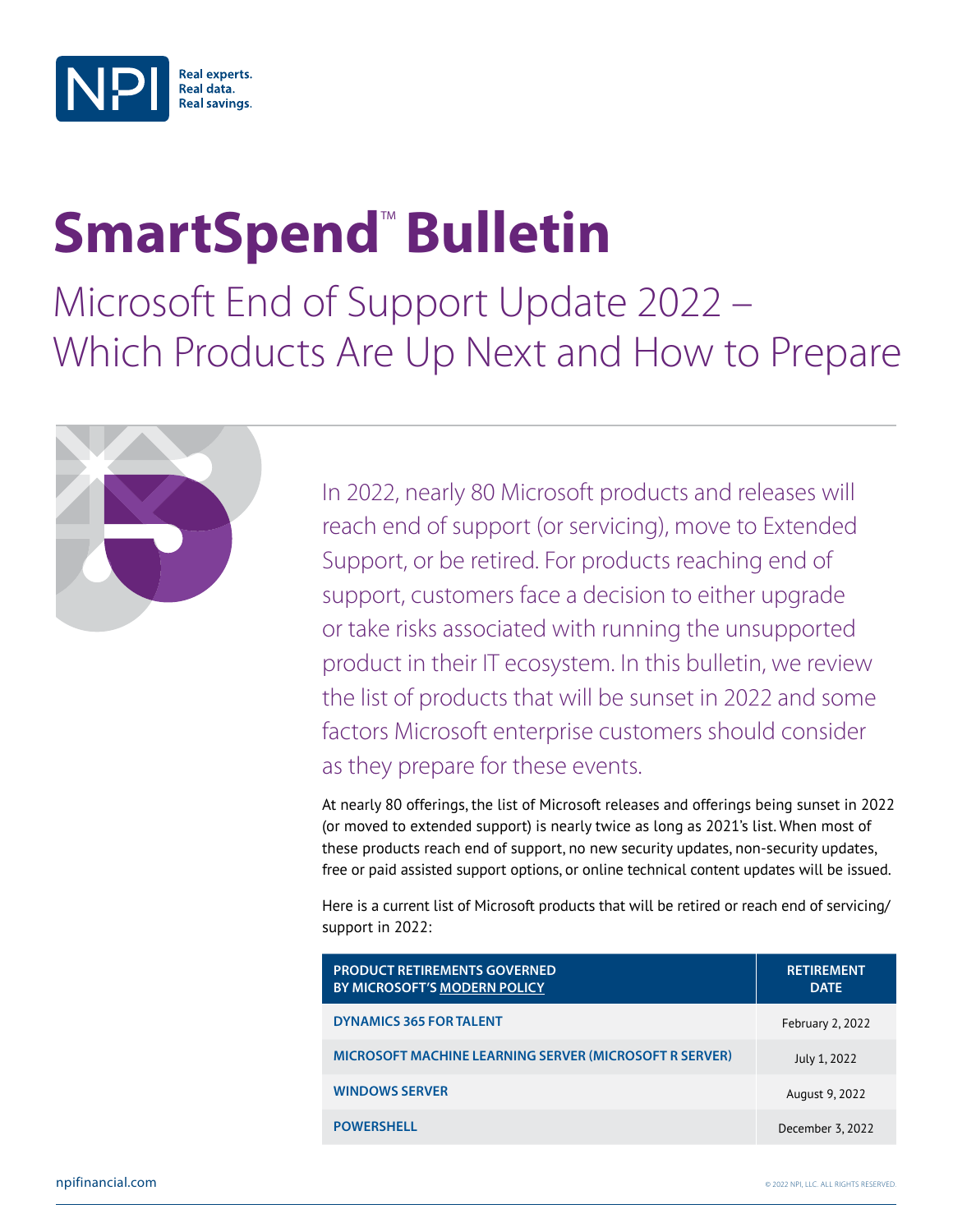| <b>RELEASE END OF SERVICING GOVERNED</b><br><b>BY MICROSOFT'S MODERN POLICY</b>                                                                     | <b>END OF</b><br><b>SERVICING DATE</b> |
|-----------------------------------------------------------------------------------------------------------------------------------------------------|----------------------------------------|
| <b>MICROSOFT ENDPOINT CONFIGURATION MANAGER, VERSION 2006</b>                                                                                       | February 11, 2022                      |
| DYNAMICS 365 BUSINESS CENTRAL ON-PREMISES (MODERN<br>POLICY), 2020 RELEASE WAVE 2, VERSION 17.X                                                     | April 12, 2022                         |
| <b>NET 5.0</b>                                                                                                                                      | May 8, 2022                            |
| WINDOWS 10 ENTERPRISE AND EDUCATION, VERSION 1909<br>WINDOWS 10 HOME AND PRO, VERSION 20H2<br><b>WINDOWS 10 IOT ENTERPRISE, VERSION 1909</b>        | May 10, 2022                           |
| MICROSOFT ENDPOINT CONFIGURATION MANAGER, VERSION 2010                                                                                              | May 30, 2022                           |
| AZURE ACTIVE DIRECTORY (AD) CONNECT, VERSION 1.X                                                                                                    | August 31, 2022                        |
| MICROSOFT ENDPOINT CONFIGURATION MANAGER, VERSION 2103                                                                                              | October 5, 2022                        |
| DYNAMICS 365 BUSINESS CENTRAL ON-PREMISES (MODERN<br>POLICY), 2021 RELEASE WAVE 1, VERSION 18.X                                                     | October 11, 2022                       |
| .NET CORE 3.1 (LTS)                                                                                                                                 | December 3, 2022                       |
| <b>WINDOWS 10 ENTERPRISE AND EDUCATION, VERSION 21H1</b><br>WINDOWS 10 HOME AND PRO, VERSION 21H1<br><b>WINDOWS 10 IOT ENTERPRISE, VERSION 21H1</b> | February 11, 2022                      |

| <b>PRODUCTS REACHING END OF SUPPORT</b><br><b>GOVERNED BY MICROSOFT'S FIXED POLICY</b>                                                                                                                         | <b>END OF</b><br><b>SUPPORT DATE</b> |
|----------------------------------------------------------------------------------------------------------------------------------------------------------------------------------------------------------------|--------------------------------------|
| <b>VISUAL STUDIO LIGHTSWITCH 2011</b><br><b>WINDOWS 7, EXTENDED SECURITY UPDATE YEAR 2*</b><br>WINDOWS SERVER 2008, EXTENDED SECURITY UPDATE YEAR 2<br>WINDOWS SERVER 2008 R2, EXTENDED SECURITY UPDATE YEAR 2 | January 11, 2022                     |
| <b>APPFABRIC 1.1 FOR WINDOWS SERVER</b><br><b>DYNAMICS AX 2009</b><br><b>DYNAMICS AX 2012</b><br>DYNAMICS AX 2012 R2                                                                                           | April 12, 2022                       |
| VISUAL STUDIO 2019, VERSION 16.7<br>MICROSOFT .NET FRAMEWORK, .NET FRAMEWORK 4.5.2<br><b>MICROSOFT .NET FRAMEWORK, .NET FRAMEWORK 4.6</b><br><b>MICROSOFT .NET FRAMEWORK, .NET FRAMEWORK 4.6.1</b>             | April 26, 2022                       |
| <b>INTERNET EXPLORER 11 ON WINDOWS 10</b>                                                                                                                                                                      | June 14, 2022                        |

*continued…*

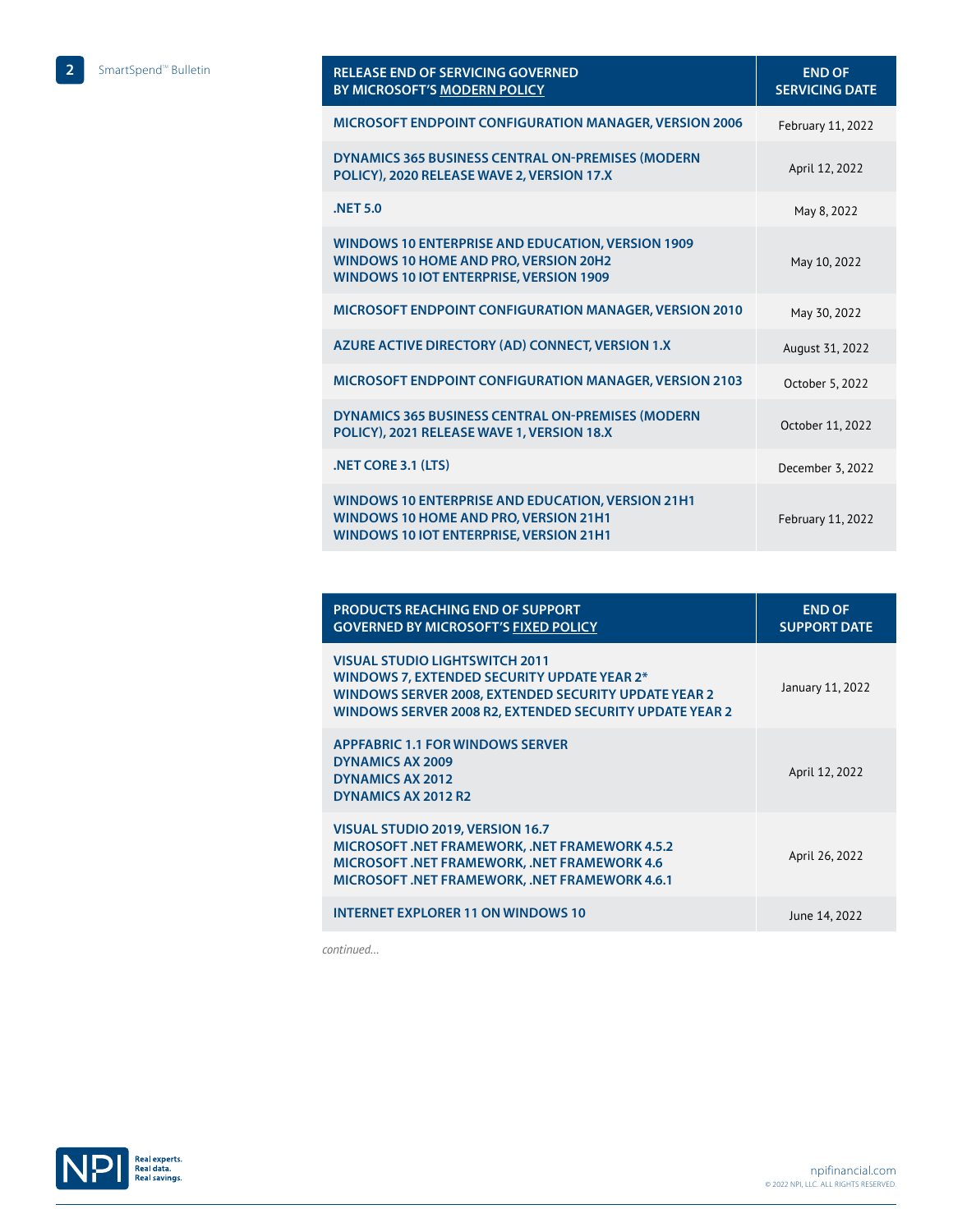| <b>PRODUCTS REACHING END OF SUPPORT</b><br><b>GOVERNED BY MICROSOFT'S FIXED POLICY</b>                                                                                                                                                                                                                                                                                                                                                                                                                                                                                                                                                                                                                                                                                                                                                                                                                                                                                                                                                                                                                                                                                                                                                                                                                                                                  | <b>END OF</b><br><b>SUPPORT DATE</b> |
|---------------------------------------------------------------------------------------------------------------------------------------------------------------------------------------------------------------------------------------------------------------------------------------------------------------------------------------------------------------------------------------------------------------------------------------------------------------------------------------------------------------------------------------------------------------------------------------------------------------------------------------------------------------------------------------------------------------------------------------------------------------------------------------------------------------------------------------------------------------------------------------------------------------------------------------------------------------------------------------------------------------------------------------------------------------------------------------------------------------------------------------------------------------------------------------------------------------------------------------------------------------------------------------------------------------------------------------------------------|--------------------------------------|
| <b>CLOUD PLATFORM SYSTEM</b><br>MICROSOFT REPORT VIEWER 2012 RUNTIME<br><b>MICROSOFT REPORT VIEWER REDISTRIBUTABLE 2012</b><br>MICROSOFT SQL SERVER 2008,<br><b>EXTENDED SECURITY UPDATE YEAR 3</b><br><b>MICROSOFT SOL SERVER 2008 R2.</b><br><b>EXTENDED SECURITY UPDATE YEAR 3</b><br><b>MICROSOFT SOL SERVER 2012</b><br><b>MICROSOFT SYSTEM CENTER 2012 APP CONTROLLER</b><br><b>MICROSOFT SYSTEM CENTER 2012 CONFIGURATION MANAGER</b><br><b>MICROSOFT SYSTEM CENTER 2012 DATA PROTECTION MANAGER</b><br><b>MICROSOFT SYSTEM CENTER 2012 ENDPOINT PROTECTION</b><br><b>MICROSOFT SYSTEM CENTER 2012 OPERATIONS MANAGER</b><br><b>MICROSOFT SYSTEM CENTER 2012 ORCHESTRATOR</b><br>MICROSOFT SYSTEM CENTER 2012 R2 APP CONTROLLER<br><b>MICROSOFT SYSTEM CENTER 2012 R2 CONFIGURATION MANAGER</b><br>MICROSOFT SYSTEM CENTER 2012 R2 DATA PROTECTION MANAGER<br><b>MICROSOFT SYSTEM CENTER 2012 R2 ENDPOINT PROTECTION</b><br><b>MICROSOFT SYSTEM CENTER 2012 R2 OPERATIONS MANAGER</b><br><b>MICROSOFT SYSTEM CENTER 2012 R2 ORCHESTRATOR</b><br><b>MICROSOFT SYSTEM CENTER 2012 R2 SERVICE MANAGER</b><br>MICROSOFT SYSTEM CENTER 2012 R2 VIRTUAL MACHINE MANAGER<br><b>MICROSOFT SYSTEM CENTER 2012 SERVICE MANAGER</b><br><b>MICROSOFT SYSTEM CENTER 2012 VIRTUAL MACHINE MANAGER</b><br><b>WINDOWS AZURE PACK (ON WINDOWS SERVER 2012 R2)</b> | July 12, 2022                        |
| WINDOWS EMBEDDED POSREADY 7,<br><b>EXTENDED SECURITY UPDATE YEAR 1*</b>                                                                                                                                                                                                                                                                                                                                                                                                                                                                                                                                                                                                                                                                                                                                                                                                                                                                                                                                                                                                                                                                                                                                                                                                                                                                                 | October 8, 2022                      |
| <b>MICROSOFT FOREFRONT IDENTITY MANAGER 2010</b><br><b>MICROSOFT FOREFRONT IDENTITY MANAGER 2010 R2</b><br>SOL SERVER 2016, SERVICE PACK 2<br>VISUAL STUDIO 2019, VERSION 16.9<br><b>WINDOWS EMBEDDED STANDARD 7.</b><br><b>EXTENDED SECURITY UPDATE YEAR 2*</b>                                                                                                                                                                                                                                                                                                                                                                                                                                                                                                                                                                                                                                                                                                                                                                                                                                                                                                                                                                                                                                                                                        | October 11, 2022                     |
| <b>AZURE STORSIMPLE 1200 SERIES</b><br><b>AZURE STORSIMPLE 8000 SERIES</b><br><b>STORSIMPLE DATA MANAGER</b>                                                                                                                                                                                                                                                                                                                                                                                                                                                                                                                                                                                                                                                                                                                                                                                                                                                                                                                                                                                                                                                                                                                                                                                                                                            | December 31, 2022                    |

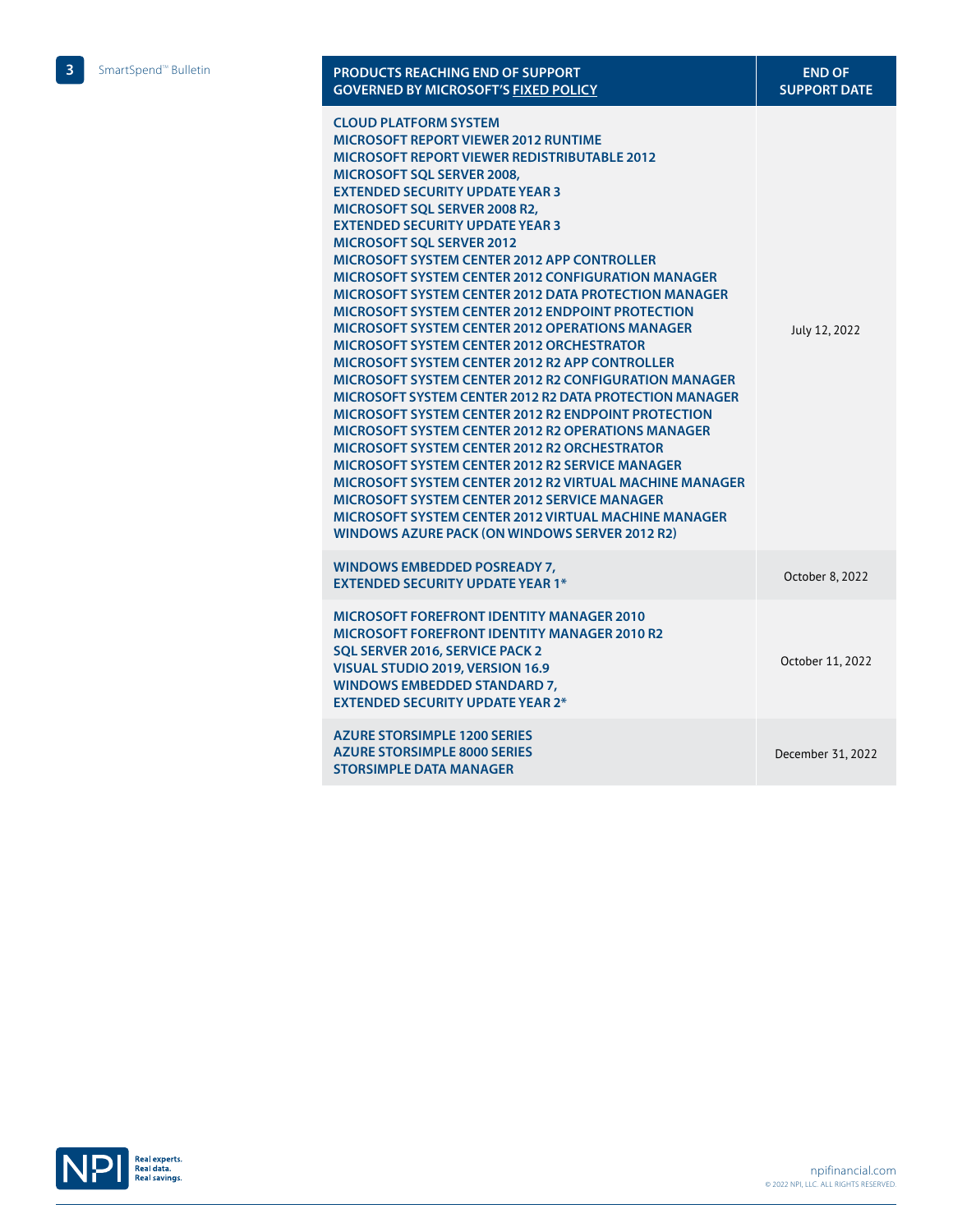Microsoft is also moving several products from Mainstream to Extended Support in 2022. Per Microsoft, Extended Support includes security updates at no cost, and paid non-security updates and support. Once a product is in Extended Support phase, Microsoft does not accept requests for design changes or new features.

| <b>PRODUCT</b>                                                                                                                                                                                                                                                                                                                                                                                                                                                                                                                                                         | <b>END OF MAINSTREAM</b><br><b>SUPPORT</b> |
|------------------------------------------------------------------------------------------------------------------------------------------------------------------------------------------------------------------------------------------------------------------------------------------------------------------------------------------------------------------------------------------------------------------------------------------------------------------------------------------------------------------------------------------------------------------------|--------------------------------------------|
| <b>BIZTALK SERVER 2016</b><br><b>DYNAMICS NAV 2017</b><br>HPC PACK 2016<br><b>HYPER-V SERVER 2016</b><br><b>MICROSOFT HOST INTEGRATION SERVER 2016</b><br><b>SYSTEM CENTER 2016 DATA PROTECTION</b><br><b>SYSTEM CENTER 2016 OPERATIONS MANAGER</b><br><b>SYSTEM CENTER 2016 ORCHESTRATOR</b><br><b>SYSTEM CENTER 2016 SERVICE MANAGER</b><br><b>SYSTEM CENTER 2016 VIRTUAL MACHINE MANAGER</b><br><b>VISUAL STUDIO TEAM FOUNDATION SERVER 2017</b><br>WINDOWS AZURE PACK (ON WINDOWS SERVER 2016)<br><b>WINDOWS SERVER 2016</b><br><b>WINDOWS STORAGE SERVER 2016</b> | January 11, 2022                           |
| <b>VISUAL STUDIO 2017</b>                                                                                                                                                                                                                                                                                                                                                                                                                                                                                                                                              | April 12, 2022                             |
| <b>SOL SERVER 2017</b>                                                                                                                                                                                                                                                                                                                                                                                                                                                                                                                                                 | October 11, 2022                           |

## **Preparing for End of Support**

Microsoft customers have limited options when a product reaches end of support – upgrade to the latest cloud or on-premise version of that product, remain on the existing version and absorb the business risk, or (if eligible) enroll in Microsoft's Extended Security Update Program.

As customers navigate this decision, they should ask the following questions:

- What is the cost to upgrade? Does an upgrade align with the organization's internal IT roadmap? Remember, Microsoft is highly motivated to move customers to the newest versions of their offerings, particularly those that are cloud-based. In many cases, the deal window is open for customers that decide to make the move. But customer readiness is key and in many cases there are technical environment factors that add cost, complexity and risk to the equation.
- Can the organization tolerate the risk of using unsupported Microsoft technology? If an application or business process stops working (because, for example, changes to the underlying operating system cause an unsupported Microsoft technology to fail), what is the impact on the business? Do the unsupported technologies have information security implications? Customers that choose to remain on unsupported offerings could find themselves vulnerable to security flaws that are no longer Microsoft's responsibility to identify and fix.
- If available, what is the cost of extended support? Extended support is available for some offerings, but at a price. Often the dollars spent towards extended support could make a sizeable dent in the cost to migrate to a newer version.